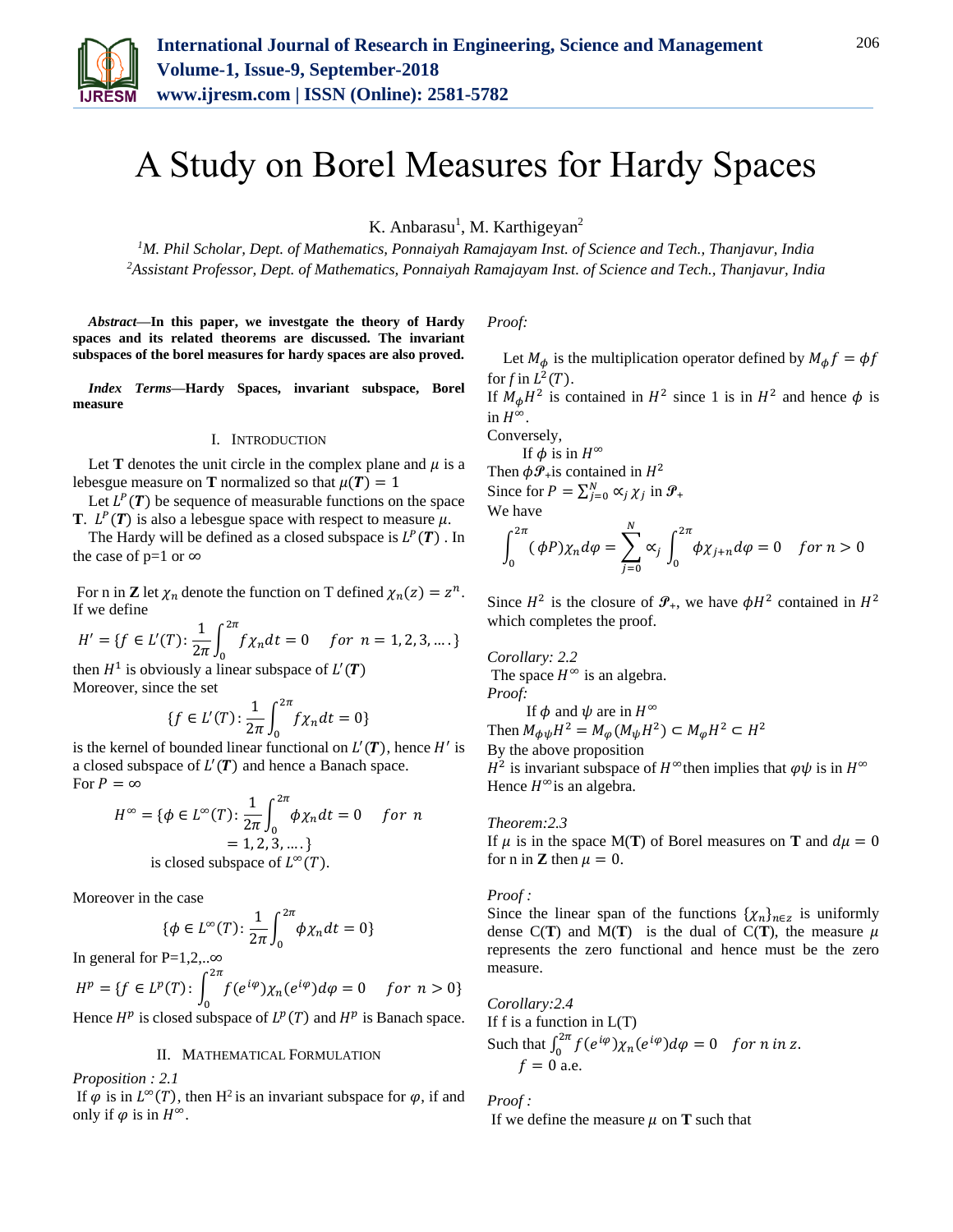

$$
\mu(E) = \int\limits_{E}^{\infty} f(e^{i\varphi}) d\varphi
$$

By hypothesis become  $\int_T^0 \chi_n d\mu = 0$  for n in z T

Hence  $\mu = 0$  and  $f = 0$  a.e

# *Corollary: 2.5*

If f is a real-valued function in  $H^1$ , then  $f = \infty$  a.e for some  $\infty$ in R.

*Proof :*

If we set 
$$
\alpha = (\frac{1}{2\pi}) \int_0^{2\pi} f(e^{i\varphi}) d\varphi
$$
  
Then  $\alpha$  is real and

Then  $\propto$  is real and  $\frac{2\pi}{\pi}$ 

$$
\int (f - \alpha) \chi_n d\varphi = 0 \quad \text{for} \quad n \ge 0
$$

0 Since  $f - \alpha$  is real valued; taking the complex conjugate of the proceeding equation yields.

$$
\int_0^{2\pi} (f - \alpha) \overline{\chi_n} \, d\varphi = \int_0^{2\pi} (f - \alpha) \chi_{-n} \, d\varphi = 0 \qquad \text{for } n \ge 0
$$

Combining this with previous identity yields.

$$
\int_0^{2\pi} (f - \alpha) \chi_n d\varphi = 0 \quad \text{for all } n.
$$

Hence  $f = \propto$  a.e.

*Corollary: 2.6* If both f and  $\bar{f}$  are in H<sup>1</sup>, then  $f = \infty$  a.e. for some  $\infty$  in C.

*Proof:* 

Apply previous corollary to the real valued functions 1  $\frac{1}{2}(f + \bar{f})$  and  $\frac{1}{2}(f + \bar{f})/i$ 

*Given:* 

f and its conjugate  $\bar{f}$  are in H<sup>1</sup>  $\Rightarrow \frac{1}{2}(f + \bar{f})$  and  $\frac{1}{2}(f + \bar{f})/i$  belong to H<sup>1</sup>  $2^{\nu}$   $\cdots$   $2^{\nu}$ Let  $\alpha = \frac{1}{2}$  $\frac{1}{2\pi} \int_0^{2\pi} f(e^{i\varphi}) d\varphi$  then  $\propto$  is complex And  $\int_0^{2\pi} \left(\frac{1}{2}\right)$  $\int_{0}^{2\pi} \left(\frac{1}{2}(f+\bar{f})-\alpha\right) \chi_n d\varphi = 0$  for  $n \ge 0$ 0 taking complex conjugate

$$
\int_0^{2\pi} \left(\frac{1}{2}(f+\bar{f})/i - \alpha\right) \overline{\chi_n} d\varphi = 0 \qquad \text{for } n \ge 0
$$

combining above two results

$$
\frac{1}{2}(f + \bar{f}) = \alpha \qquad f + \bar{f} = 2 \ll \Rightarrow 2f = 2 \ll (if \ f = \bar{f})
$$
  

$$
f = \alpha \text{ a.e.} \qquad \text{where } \alpha \in C \qquad f \in H'
$$

*Borel Theorem: 2.7*

If **M** is a positive Borel measure on **T**, then a closed subspace **M** of  $L^2(\mu)$  satisfies  $\chi_1\mu = M$  if and only if there exist a Borel subset E of **T** such that

$$
= L_E^2(\mu) = \{ f \in L^2(\mu) : f(e^{it}) = 0 \quad \text{for } e^{it} \in E \}
$$

## *Proof:*

If  $M = L_E^2(\mu)$  then clearly  $\chi_1 \mu = M$ 

Conversely, if  $\chi_1 \mu = M$  then it follows that  $M = \chi_{-1} \chi_1 =$  $\chi_{-1}$  and hence **M** is a reducing subspace for the operator  $M_{\chi_1}$ on  $L^2(\mu)$ . Therefore if F denotes the projection on to **M**, then F commutes with  $M_{X1}$ 

## *By proposition:*

"If T is an operator on  $\mathcal{H}$ , M is closed subspace of  $\mathcal{H}$  and P<sub>M</sub> is a projection on to  $\mathcal{M}$  then  $\mathcal{M}$  is and invariant subspace for T, if and only if  $P_MTP_M = TP_M$  if and only if  $M^1$  is an invariant subspace for  $T^*$  further,  $M$  is a reducing subspace for  $T$  if and only if  $P_M T = TP_M$  and only if M is an variant subspace for both T and T<sup>\*</sup> with  $M_{\phi}$  for  $\phi$  in C(T)

By corollary if x is a compact Hausdroff space and  $\mu$  is a finite positive regular Borel measure on  $X$ , then  $C(X)$  is W<sup>\*</sup>- dense in  $L^{\infty}(\mu)$ The algebra  $m = {M_{\phi}\phi \in L^{\infty}(\mu)}$  is maximal abelian Now conclude that F is of the form  $M_{\phi}$  for some  $\phi$  in  $L^{\infty}(\mu)$ Hence  $M = \{f \in L^2(\mu): f(e^{it}) = 0 \text{ for } e^{it} \in E\}$ 

## *Theorem: 2.8*

If  $\mu$  is a positive Borel measure on **T**, then a nontrivial closed subspace **M** of  $L^2(\mu)$  satisfies  $\chi_1 \mathcal{M} \subset \mathcal{M}$  and  $\bigcap_{n \geq 0} \chi_n \mathcal{M} = \{0\}$ if and only if there exist a Borel function  $\phi$  such that  $|\phi|^2 d\mu =$ dф  $\sqrt{2\pi}$  then the function  $\psi f = \varphi f$  is  $\mu$  measurable for f in H<sup>2</sup> and

$$
||\psi f||_2^2 = \int_T^0 ||\varphi f||^2 d\mu = \frac{1}{2\pi} \int_0^{2\pi} |f|^2 d\varphi = ||f||_2^2
$$

 $\varphi$  has the image M of H<sup>2</sup> under the isometric  $\psi$  is a closed subspace  $L^2(\mu)$ .  $\mu$  is invariant for  $M_{\chi}$ .

Since  $\chi_1(\psi f) = \psi(\chi_1 f)$  then we have

$$
\bigcap_{n\geq 0}\chi_n\mathcal{M}=\psi\big[\bigcap_{n\geq 0}\chi_nH^2\big]=\{0\}
$$

Hence  $\mathcal{M}$  is a simply invariant subspace for  $M_{\chi_1}$  conversely suppose **M** is a nontrivial closed invariant subspace for which  $M_{\gamma}$ .

$$
\bigcap_{n\geq 0}\chi_n\mathcal{M}=\{0\}.
$$

Then L= $\mathcal{M}$  $\circ$   $\chi_n \mathcal{M}$  is non trivial and  $\mathcal{M} = \chi_n \mathcal{M} \circ \chi_{n+1} \mathcal{M}$ since multiplication by  $\chi_1$  is an isometry on  $L^2(\mathcal{M})$  therefore, the subspace  $\sum_{n=0}^{\infty} \bigoplus \chi_n$  is contained in  $\mu$  and an easy argument reveals

 $\mathcal{M}$  - ( $\sum_{n=0}^{\infty} \bigoplus \chi_n$ L) to be  $\bigcap_{n \geq 0} \chi_n \mathcal{M}$  and hence  $\{0\}$ 

If  $\varphi$  is a unit vector in L, then  $\varphi$  is n orthogonal to  $\chi_n \mathcal{M}$  and hence to  $\chi_n \varphi$ ,  $n > 0$  and thus we have  $\varphi = (\varphi, \chi_n \varphi)$  =  $\int_{\tau}^{0} |\varphi|^2$  $\int_T^{\infty} |\varphi|^2 \chi_n d\mu$  for n>0

We see that 
$$
|\varphi|^2 d\mu = \frac{d\varphi}{2\pi}
$$

Suppose L has dimension greater than one and  $\varphi^1$  is a unit vector in  $\mathbb L$  orthogonal to  $\varphi$ . In this case we have.

$$
0 = (\chi_n \varphi, \chi_m \varphi') = \int_T^0 \varphi \overline{\varphi^1} \chi_{n-m} d\mu \qquad \text{for } n, m \ge 0
$$
  
Thus  $\int_T^{\infty} \chi_k dv = 0$  for k in z